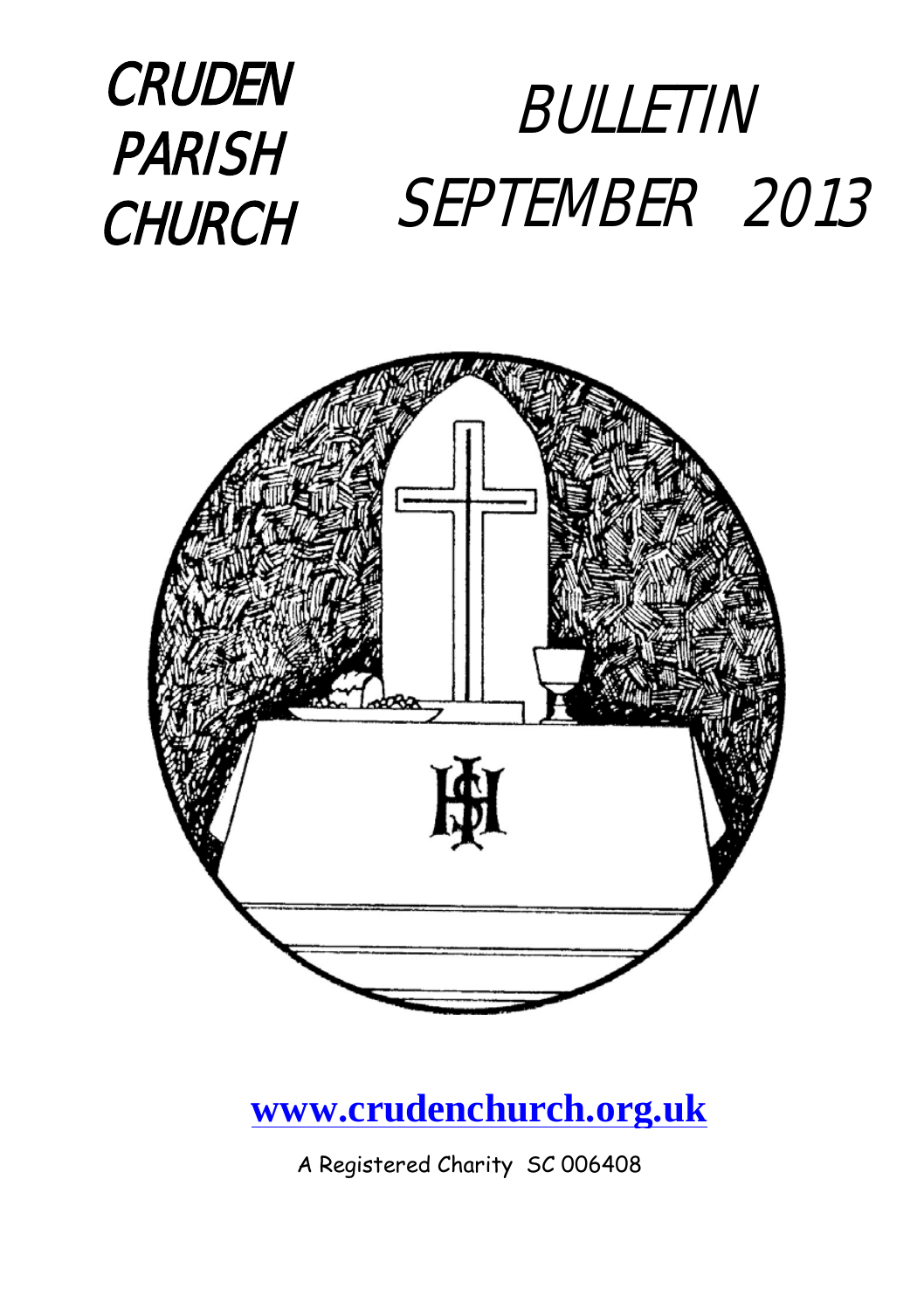

# **SEPTEMBER 2013**

### EACH WEEK

Sundays 10.00 am Children's Sunday Club in the Church & Stables

| Sunday 1st      | $\div$           | <b>MORNING SERVICE</b>                                                    | $10.00$ am                                          | Church   |
|-----------------|------------------|---------------------------------------------------------------------------|-----------------------------------------------------|----------|
| Wednesday 4th:  |                  | Coffee and Chat                                                           | $10.30$ am                                          | Old Hall |
| Sunday 8th      |                  | <b>MORNING SERVICE</b>                                                    | $10.00$ am                                          | Church   |
| Monday 9th :    |                  | Watch and Talk Group                                                      | $7.30 \text{ pm}$<br>Burnview, Main St., Cruden Bay |          |
| Saturday 14th : |                  | <b>COFFEE MORNING</b><br>in aid of Malawi and Mission Aviation Fellowship | $10 \text{ am} - 12 \text{ noon}$                   | Hall     |
| Sunday 15th     | $\ddot{\cdot}$   | <b>MORNING SERVICE</b><br>Cruden Church Walk<br>Haddo/Formartine          | $10.00 \text{ am}$<br>11.30 am                      | Church   |
| Sunday 22nd     | ÷                | <b>MORNING SERVICE</b>                                                    | 10.00a                                              | Church   |
| Monday 23rd     | $\overline{a}$ : | <b>Kirk Session</b>                                                       | $7.30 \text{ pm}$                                   | Hall     |
| Sunday 29th     | $\ddot{\cdot}$   | <b>MORNING SERVICE</b><br><b>SACRAMENT OF HOLY COMMUNION</b>              | 10.00a                                              | Church   |
| Monday 30th     |                  | Guild                                                                     | 7.30 pm                                             | Old Hall |

## WATCH AND TALK group

The first meeting this Autumn of the Watch and Talk Group will be on Monday 9th September at 7.30 p.m. and will be held in the home of Marilyn Samways, Burnview, Cruden Bay. All former members, and anyone who is interested, will be most welcome to come and enjoy the fellowship. A programme of the DVD's we will be viewing and discussing will be available prior to the meeting.

*Annette Garden*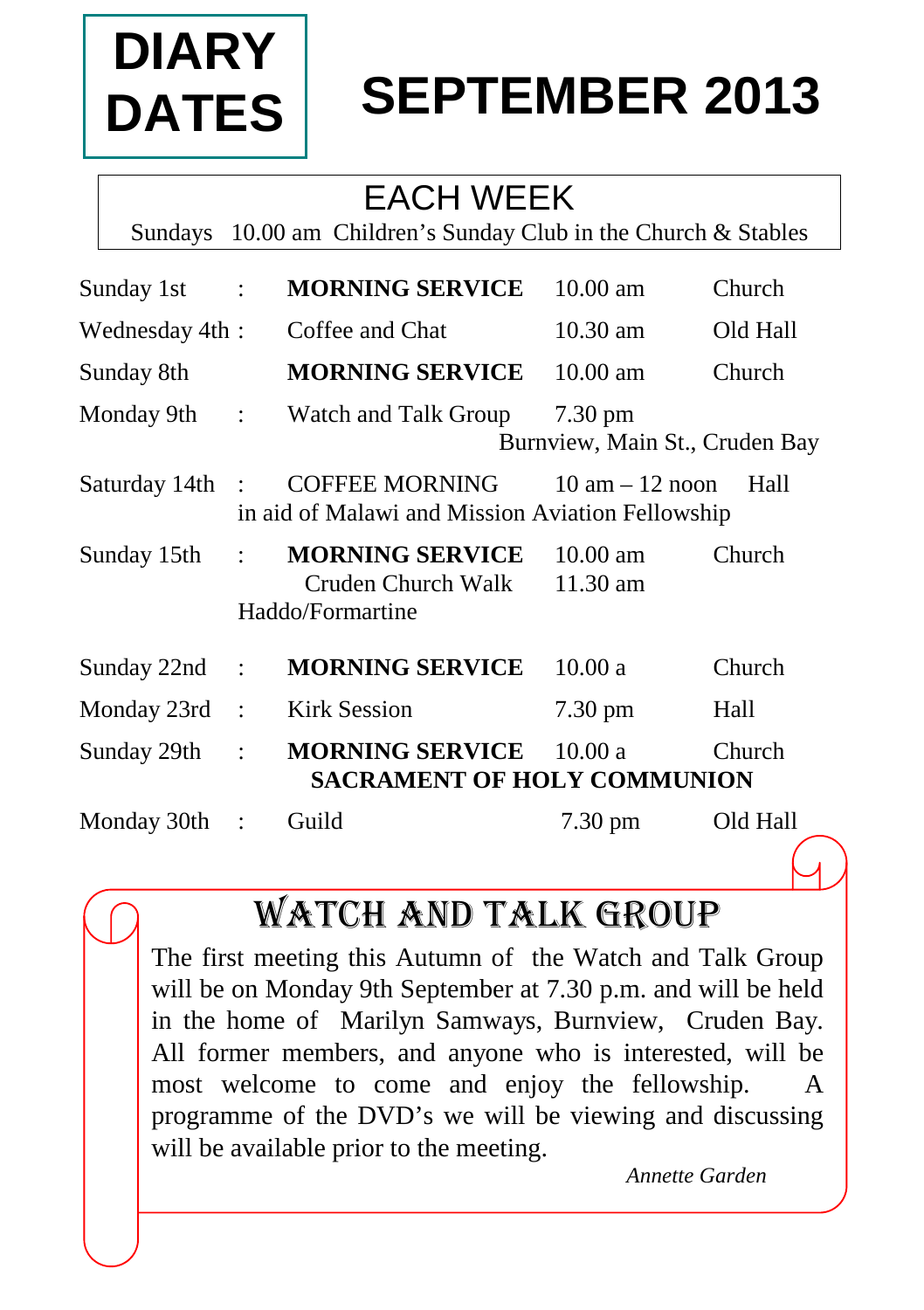## FROM THE MINISTER 21 August 2013

Dear Friends

It seems such a long time since we started looking at replacing the church windows. Things were slowed down when the Council was only prepared, in the first instance, to give listed planning consent for the replacing of the two temporary windows on the east gable wall.

However I am now pleased to tell you that we now have consent for the remainder of the **sanctuary** windows and the Kirk Session has been informed that the expected cost to replace these windows is £69,000. Now we have this figure we are at the stage where we can be seeking grants to help us meet the cost. The cost of the large window between the two church doors is being met by a very generous donation. That plus our ongoing fundraising will allow us to show possible grant givers that we are very much committed to doing what we can to raise the money needed. In recent months the Windows Project Fund has been boosted from the following.

#### *MARMALADE SALE*

The sale of marmalade has raised the marvellous sum of £373 for the Windows Project Beatrice Fawkes is grateful to all those who purchased her marmalade and who provided jars. The church is purchased her marmalade and who provided jars. indebted to Beatrice for all the hours she must spend making her popular marmalade

#### *FIONA KENNEDY CONCERT*

Thanks are due to all who assisted with the staging of June's most successful concert. After Fiona's costs were covered that left £680 for the Project Fund.

#### *CRUDEN BAY GALA*

On the day, the sum of £373 was raised at the Cake & Candy Stall. The remaining baking was sold (at half price) in the Church Hall on the Sunday bringing the total to £424 - all going to the Windows Project. Again we are grateful to all the church members involved.

Your friend and minister

Rodges Neilso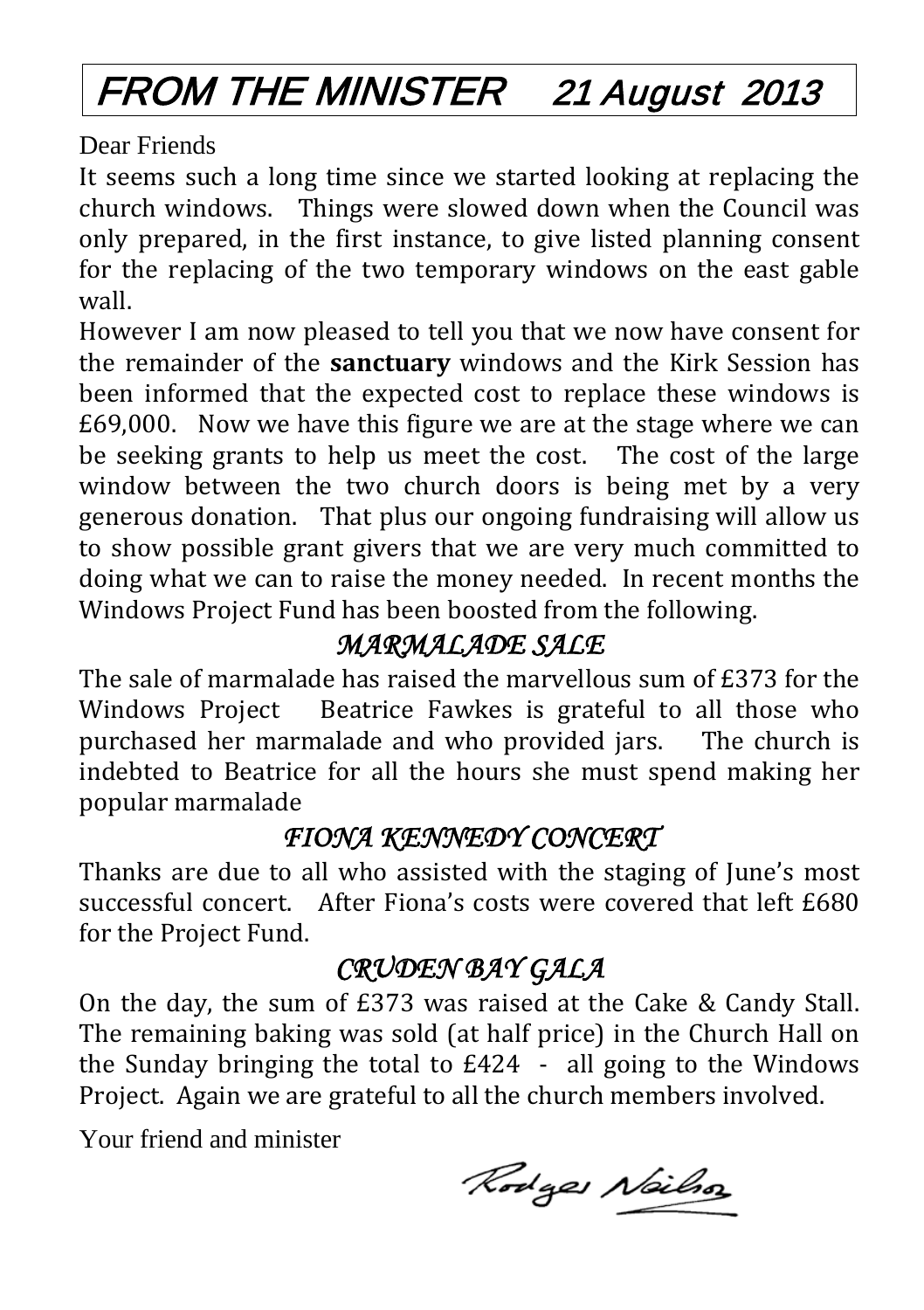# **PARISH REGISTER**

\*denotes Cruden Parish Church member

#### **BAPTISM**

Annabella Grace Norrie, Hinmaist, Auchenten, Hatton

#### **WEDDING**

Clint Greenhowe, & Nicola Gairns, Old School House, Longhaven.

#### **DEATHS**

\*Mr Ronald Sinclair, 18 Aulton Drive, Cruden Bay \*Mrs Annie Stewart, Kirkburn Court, Peterhead \*Mrs Bessie Sandison, 44 Slains Crescent, Cruden Bay \*Mrs Dena Wood, formerly 3 Castle Road, Cruden Bay Mrs Vi Dawson, 19 Blackcraig Road, Cruden Bay





HOLY 29 September

**Duty Elders** Beatrice Fawkes, Betty May, Peter Slamaker, Kathleen Craig, Robert Petticrew, Judith Taylor, Mary Bratton, Irene Will, Shonah Taylor, Robert Esson

#### **THE HYMNBOOK TO BE USED FOR ALL OF SEPTEMBER WILL BE MISSION PRAISE**

THE NEXT ISSUE OF THE BULLETIN WILL COME OUT ON **29 SEPTEMBER**. Copy for inclusion to be handed in (preferably by email) to the Manse as soon as possible.

**SMILE** Next Thursday there will be try outs for the choir. They need all the help they can get. *From a church's intimation sheet*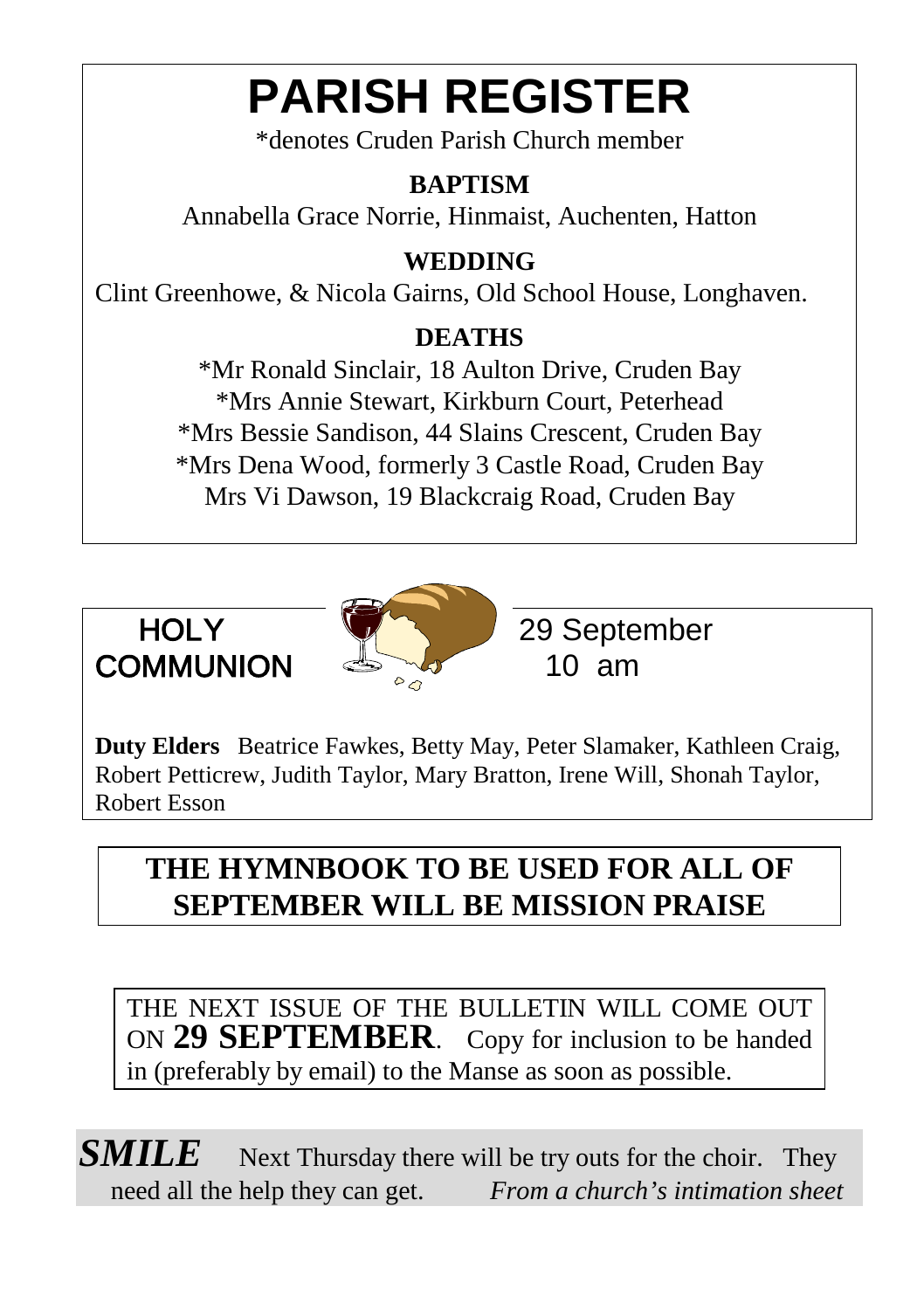## SUNDAY MORNING DUTIES 10 am

| <b>Date</b> | <b>Door</b>                                   | <b>Flowers</b>       | <b>Teas</b>                             | <b>Junior Church</b>                                 |
|-------------|-----------------------------------------------|----------------------|-----------------------------------------|------------------------------------------------------|
| 1 Sept      | Carol Paul<br><b>Stewart Paul</b>             | Anne Smith           | Liz Carnie<br><b>Irene Stott</b>        | Katherine Hyman<br>Maureen Reid                      |
| 8 Sept      | Sarah Paterson<br><b>Betty May</b>            | Anne McNaughton      | <b>Betty Morris</b><br>Helen Cay        | Karla Buswell<br><b>Helen Smith</b><br>Brenda Cadger |
| 15 Sept     | Sarah Paterson<br>Betty May                   | <b>Irene Stott</b>   | Norma Forman<br><b>Betty Forrester</b>  | Katherine Hyman<br>Maureen Reid                      |
| 22 Sept     | <b>Iris Durno</b><br>Margaret  dams           | Marilyn Samways      | Wilma Moir<br>Janice Hutchinson         | Karla Buswell<br>Helen Smith<br>Brenda Cadger        |
| 29 Sept     | <b>Iris Durno</b><br>Margaret  dams           | Jean Beedie          | Dorothy Cruickshank<br>Elma Cumming     | Katherine Hyman<br>Maureen Reid                      |
| 6 Oct       | Dorothy Cruickshank<br><b>Betty Forrester</b> | Rosemary Reid        | Alison Neilson<br><b>Margaret Adams</b> | Karla Buswell<br>Helen Smith<br><b>Brenda Cadger</b> |
| 13 Oct      | Dorothy Cruickshank<br><b>Betty Forrester</b> | <b>Watson Family</b> | Doreen Buchan<br>Mary Bratton           | No Junior Church                                     |
| 20 Oct      | Lewis McKechnie<br>Mary Bratton               | Joyce Willox         | <b>Betty Morris</b><br>Liz Carnie       | No Junior Church                                     |
| 27 Oct      | Lewis McKechnie<br>Mary Bratton               | Anne Smith           | Kathleen Craig<br>Helen Cay             | No Junior Church                                     |

# TUESDAY Craft Group

Due to the popularity of the craft afternoons over the summer we have decided to continue over the winter month's. We meet every 2nd Tuesday at 2 pm in the Church Hall.

Crochet and Knitted Layettes,blankets and baby clothing are being made for Malawi or items of your personal choice for home. New members are most welcome or come for refreshments at 3pm, meet the ladies and see their crafts.

#### **Next dates are 27 August, 10 and 24 September**

Helen Cay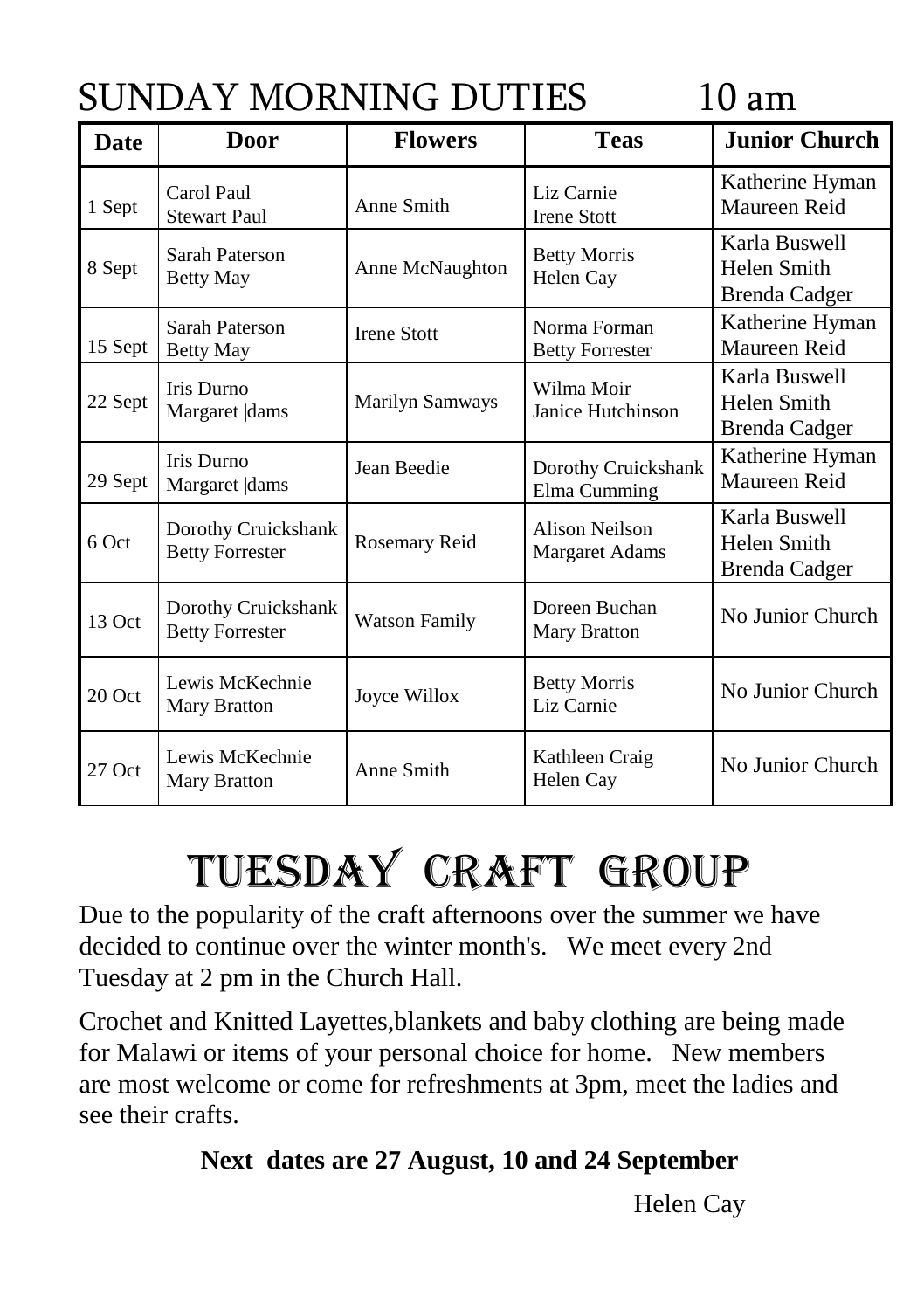

to **Mr & Mrs W Peters, 23/24 Main Street, Cruden Bay** who will be celebrating their Golden Wedding in September.

The minister would welcome, in writing please, any news for this feature in the Bulletin. He feels that it should not simply be a list of anniversaries and birthdays.





Cruden Country Calendar 2014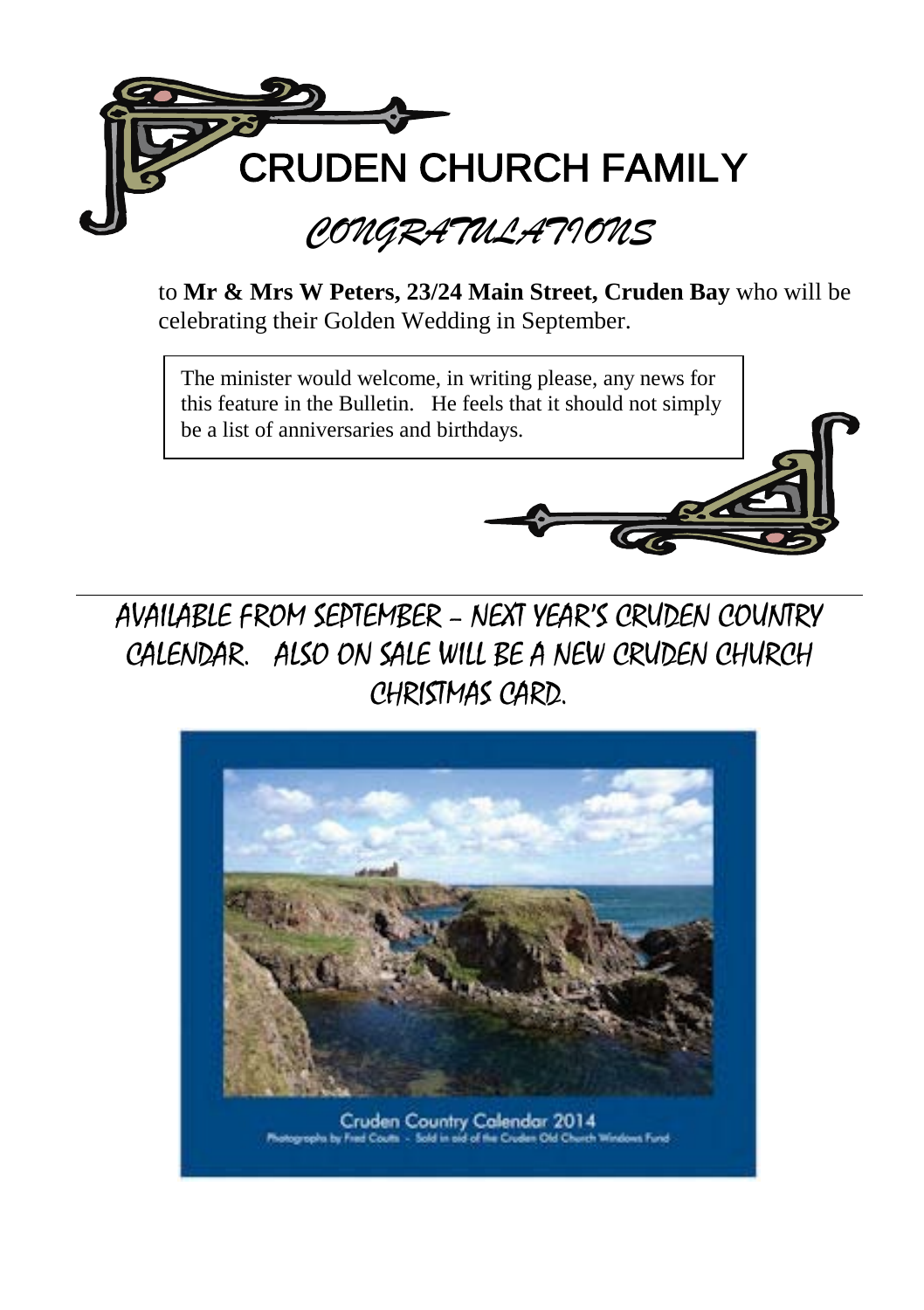## CRUDEN CHURCH WALKING GROUP 23 June Lonmay to Strichen

With insufficient support for the scheduled 10 mile Saturday walk from Fraserburgh to Strichen we changed it to a 5 mile Sunday walk from Lonmay to Strichen. From the A952 road crossing we set off briskly along the track and were immediately aware of the wildlife around us as a roe deer bounded off through the undergrowth ahead of us and a heron flew slowly overhead. A little further on we inadvertently startled a red-legged partridge from the grass verge and despite our best efforts to shoo it off gently to the side it marched on resolutely ahead of us for some distance.

Mormond Hill dominates that stretch of the Formartine and Buchan Way but low cloud obscured the top of the hill and Hunters Lodge and the Stag appeared only fleetingly before the mist rolled in again. Ahead of us the 3 wind turbines and Chapman Farms, the second largest egg producing plant in Scotland, were visible landmarks in the remote farming area.

Along the way we admired the wild orchids, wild pansies, forget-me-nots, and a splendid clump of crimson poppies. The converted Station House at Strichen had retained many original railway features, but was a more modest building than Mormond Station House passed earlier.

We hurried in to the Lodge for tea just as the rain came on. Rosemary got her order in first and secured the last remaining cheese scone. The rest of us were equally pleased with the selection of other delicacies on offer.

## 21 July – Balmedie to Aberdeen

Having shuttled one car to Donmouth, we set off from the south-most car park at Balmedie across the boardwalks to the dunes and immediately encountered the Eigie burn, too wide and deep to leap across. Barefoot we paddled across and continued to paddle for some distance, the firm sand limited to a narrow strip following the turn of the tide only an hour previously. The Black Dog rifle range hove into view with its masts and danger signs clearly visible on top of the dunes.

A few seals were spotted offshore from time to time and some Common Scoters had attracted a couple of birdwatchers to the shore but the choppy seas prevented us from seeing them. We were burn counting as we proceeded south and considered striking off for a path across the Balgownie Golf Course but the sharpness of the climb there made that option unattractive. Some kite-surfers provided an interesting diversion for us as they launched themselves from the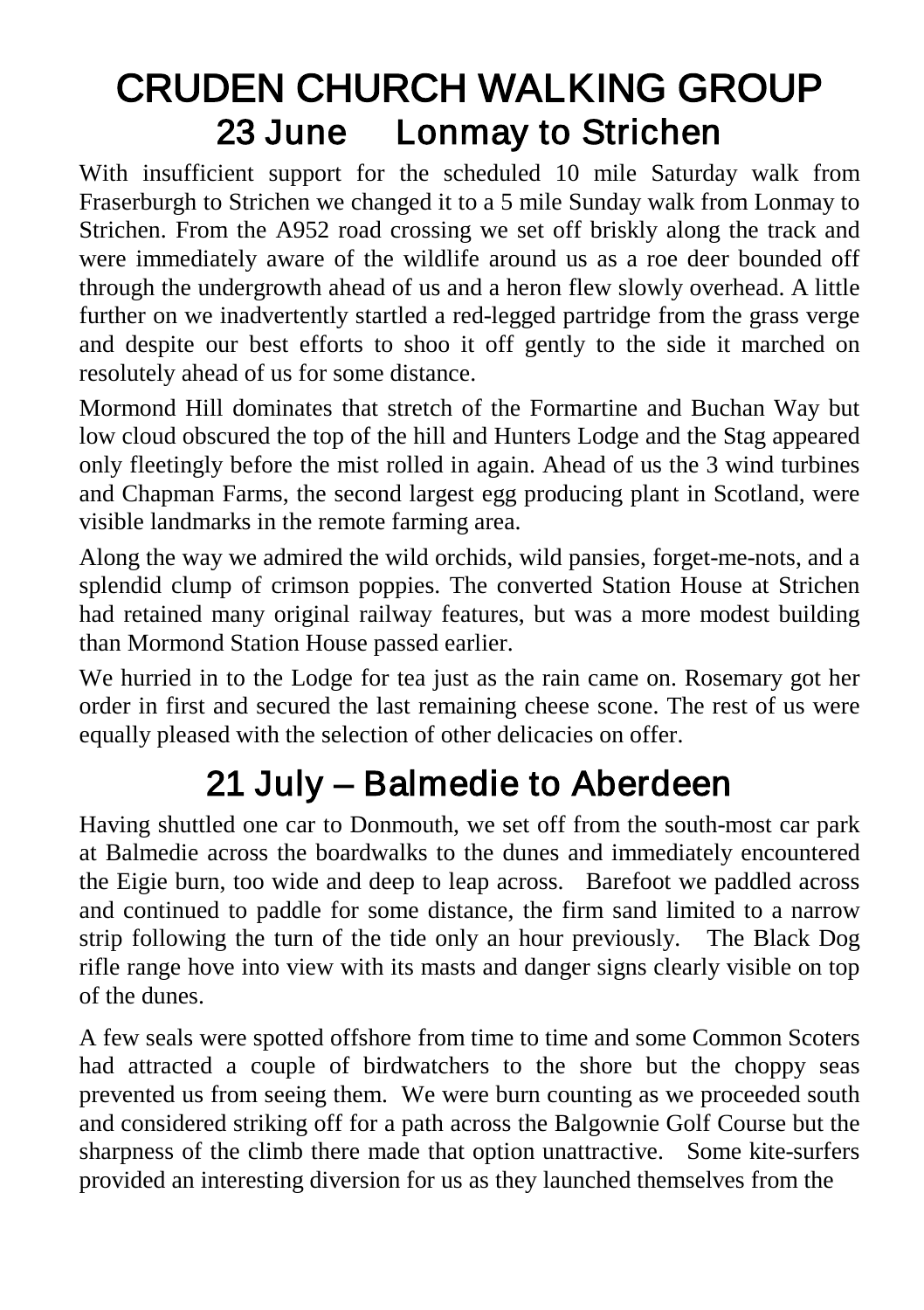ridge with varying degrees of success, the most skillful soaring above us back and forth along the bench.

The boardwalk on the approach to the old Coastguard station was a welcome sight to us after the final trudge through soft sand. From there we regrouped again at the White Horse for refreshing cool drinks before heading home.

*Margaret Wisely*

## CHRISTMAS SHOEBOX APPEAL

Can you help us brighten someone's Christmas? Look out a shoebox and take time to do some shopping for things like toothbrush and toothpaste, soap, hat/scarf, gloves, toy car and small doll. A leaflet giving details of all the things you can include will come with the next Bulletin. Parcels can be left with Rosemary Reid, 11 Manse Road, Hatton or brought to the church.

## **Closing date for parcels 31/10/2013**

Any spare boxes and Christmas paper would be very welcome.



## IN SEPTEMBER'S ISSUE

**The Independence Debate** A year in advance of the referendum, two of Scotland's leading Christian commentators, the Rev Dr Doug Gay and Dr Ian Bradley, present theological cases for and against Scottish independence.

**Celebrating 'God's Bounty'** Thomas Baldwin explores the roots of Harvest Thanksgiving and examines seasonal celebrations around the world.

**Discombobulate, Mackerel and Hair Spray** The Moderator, the Rt Rev Lorna Hood, reflects on the gifts young people bring to the Church.

**The Challenge of Change** The Rev Peter Johnston considers worship with a new congregation.

*Plus news, letters, reviews and crosswords – all for just £2.*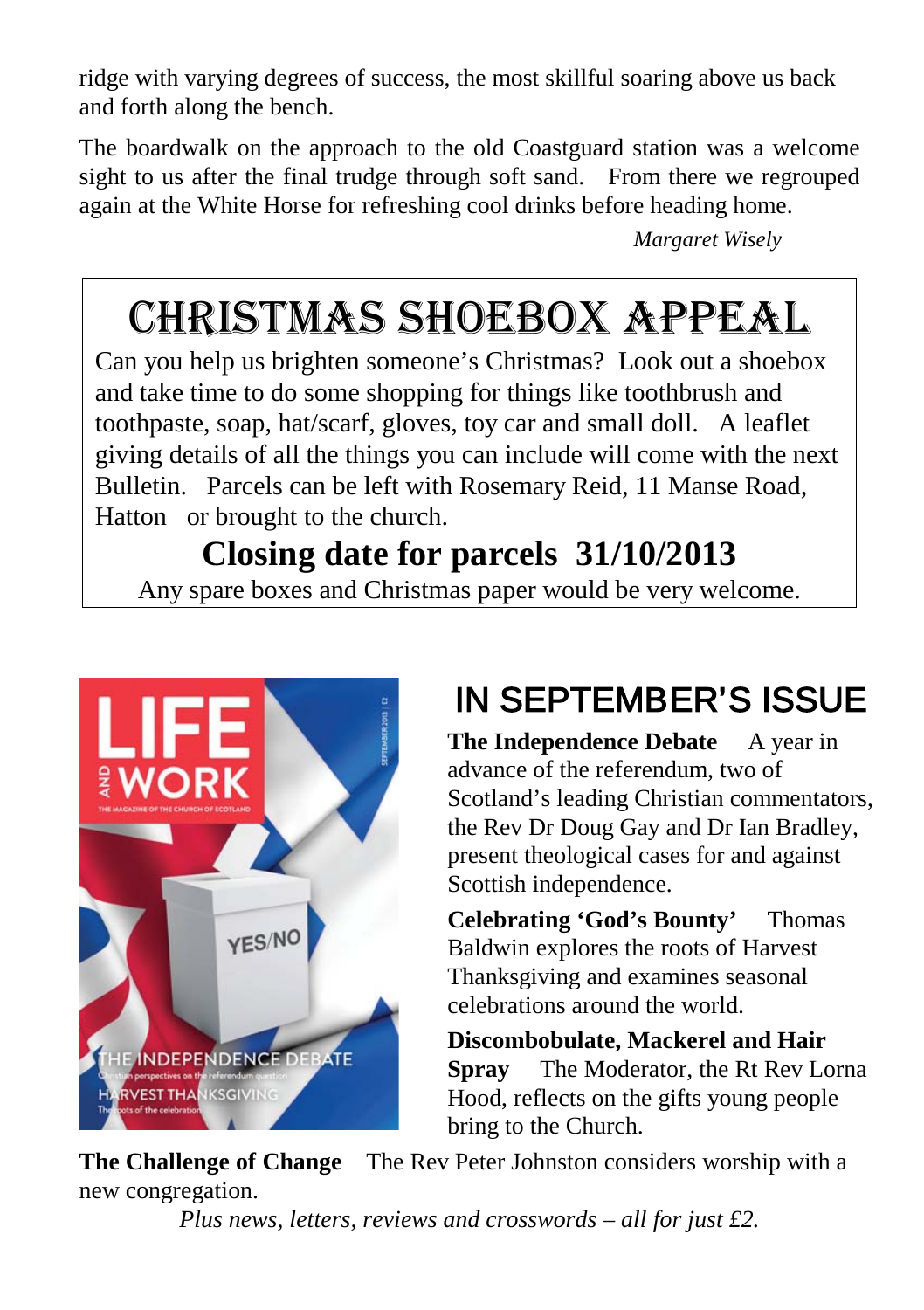## Coffee morning in aid of Malawi & Mission Aviation Fellowship

*Cruden Church continues to support Ekwendeni Hospital and the Livingstonia Synod Aids Project in Malawi and any support both prayerful and practical is always gratefully received.*

*Mission Aviation Fellowship is a Christian Charity which exists to deliver aid both spiritual and physical to people living in countries like South Sudan where there people living in great need of help and support and the access problems are immense.*

*You are invited to come along to the Church Hall on Saturday 14 September from 10 am till noon to help support the mission work of your Church in the wider world. Tickets, price £3, are available from Annette Garden and Robert Esson to whom prizes for Tombola and Raffle can be given.*

# MISSION AVIATION FELLOWSHIP

**Since 1952, MAF has provided vital aviation and communications services to indigenous churches, Christian missions and NGOs ministering in Papua; Indonesia - enabling basic services such as education and medical care to reach remote areas.**

The organisation's 13 aircraft reach deep into the interior, making it possible for isolated Papuans hidden away in rain forests, mountains and swamps to receive essential supplies, develop their hard-to-reach communities, and hear the Gospel. MAF personnel also teach literacy and computer skills, visit the sick, lead Bible studies, nurture believers, enable evangelism, and assist church leaders.

Thanks to MAF flights to remote places like Mamit, Kiwirok and Samboko, lives are being saved, essential food supplies delivered, and the Good News shared.

**Saving lives** When the message came through that a new mother needed urgent medical attention, pilot Dan DeSalvo's Cessna 206 aircraft was soon in the air, flying to the remote village of Samboko to collect the patient and take her to hospital. When Dan landed, he was told that the woman, who had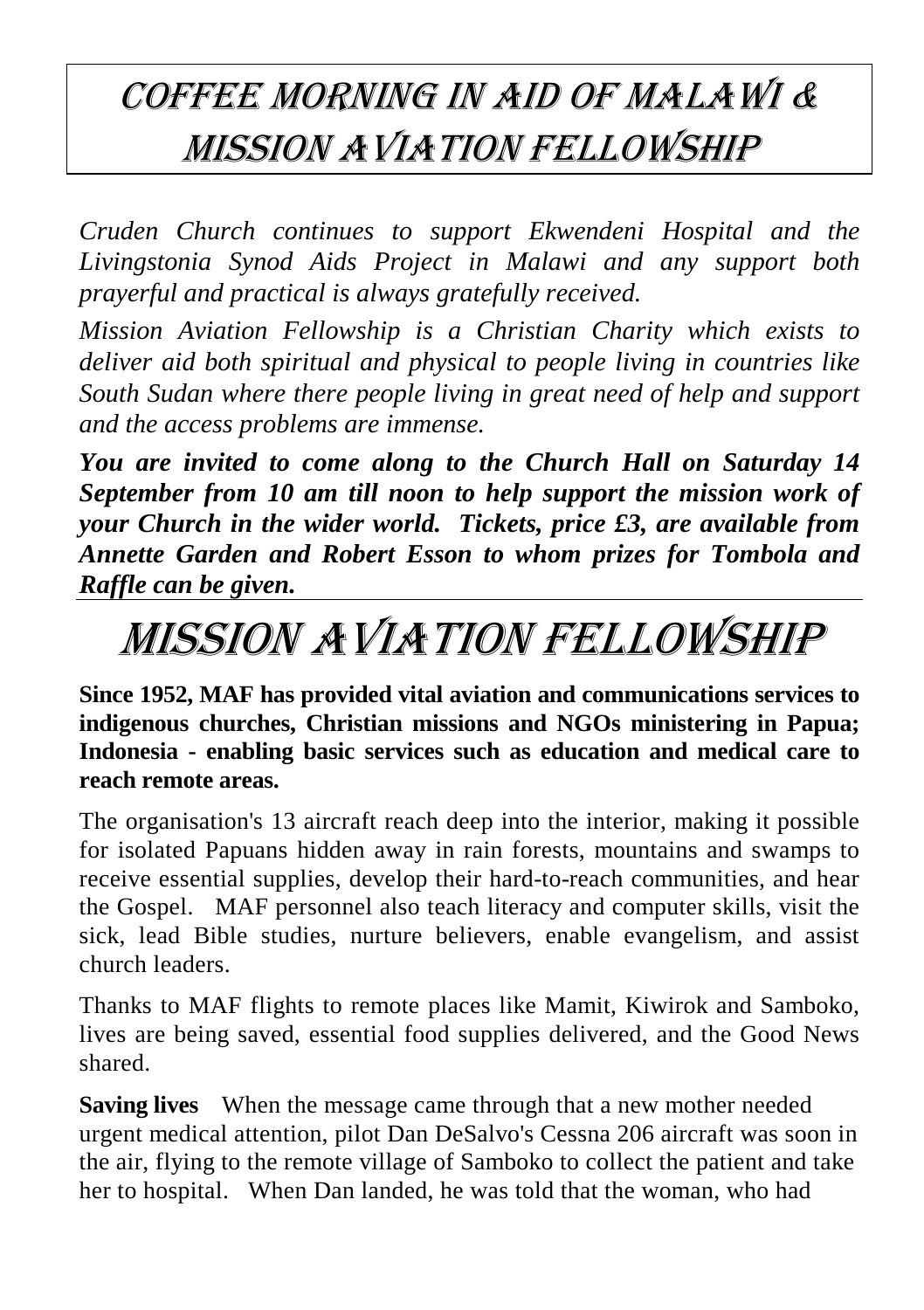given birth the day before, hadn't yet passed the placenta - a dangerous complication that would require follow-up care.

With time of the essence, Dan and his patient were soon airborne, heading for the town of Wamena. However, despite not being a doctor, Dan soon became aware of his passenger's true condition - she was still pregnant with the baby's twin! After what he described as a highly unconventional flight, Dan landed in Wamena with one more passenger on board than when he had left Samboko!

'She asked me for my name,' laughed Dan, 'because she wanted to name the second baby after the pilot.'

**Spreading the Gospel** For aircraft maintenance engineer Gertian Kamphorst, having his wife's mother and sister visit them in Papua was a chance to catch up with Christian relatives, as well as introducing them to MAF's work.

As Glenda's mother and sister flew over mountain peaks, rivers and relentless jungle, they were stunned that people in the remote settlement of Kiwirok could be so isolated. They were also moved by the welcome they received from the local community, who were grateful for the supplies flown in by MAF and encouraged by the women's visit. Meshel, Glenda's sister, praised God that, thanks to the work of people like Gertjan, her sister and MAF, the Good News had reached such a remote destination.

**Meeting people's needs** On another occasion, an MAF aircraft flew essential food supplies to Mamit, where a Bible school and missionary couple are based, after some of the community's food producing gardens were lost in a mudslide. The flight also carried a group of church leaders and educational specialists (see photo above) who wanted to see the needs and opportunities in the area, and a dentist who extracted 80 teeth from villagers needing urgent dental treatment.

With yet another MAF flight bringing help and healing to those in need, the practical acts of Christian love and kindness delighted those treated and encouraged those whose gardens had been destroyed.

*To find out more about MAF's work in countries like Papua, speak to our Session Clerk, Robert Esson or visit [www.maf-uk.org](http://www.maf-uk.org/)*

*CHRISTIAN AID The final figure sent to Christian Aid after Christian Aid Week was £3,200. Although it is slightly down on last year it is still a case of well done the people of Cruden!*